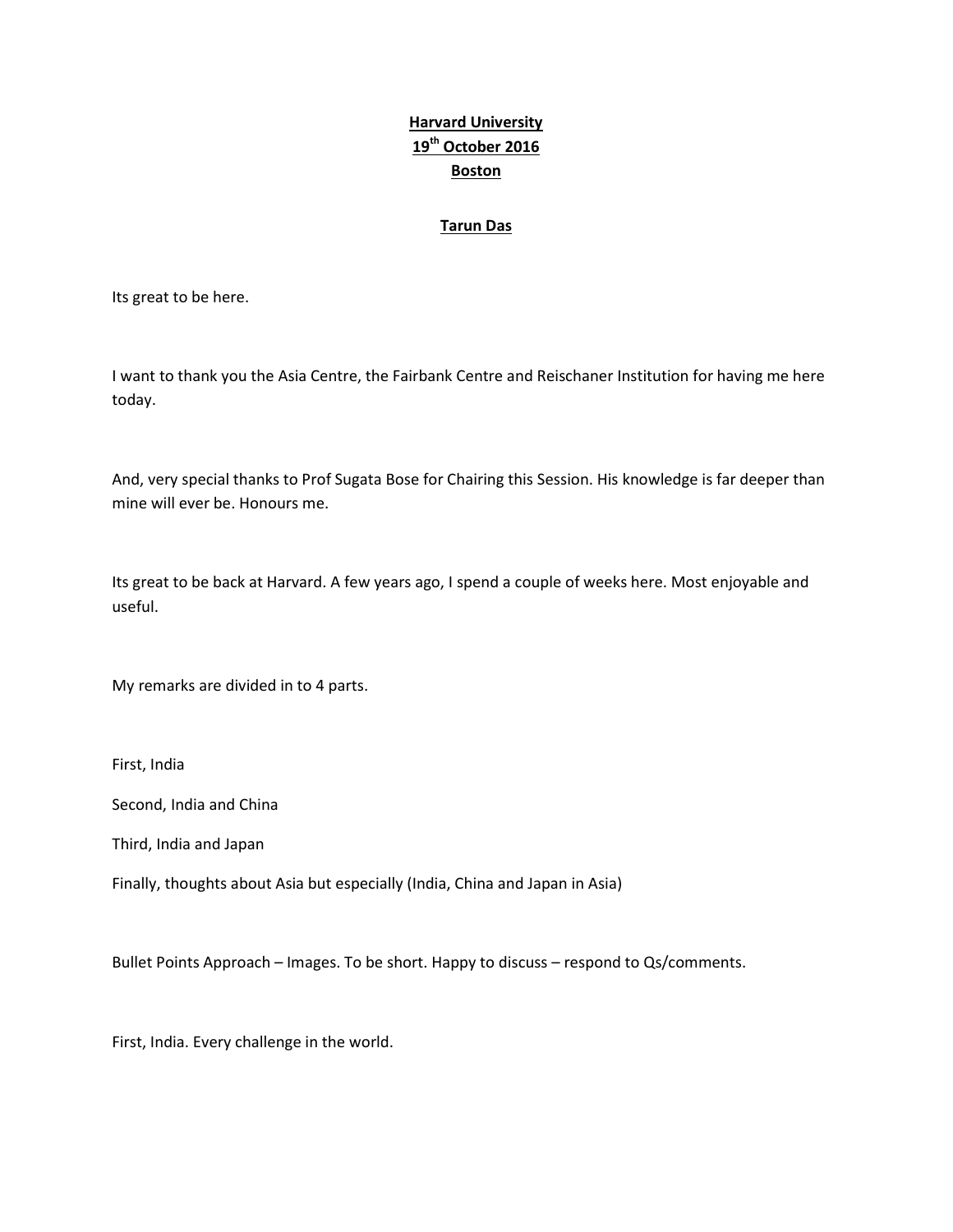- a. 1947-1991. A closed Economy. Isolated. Protected. Govt. Micromanaged everything, Mistrust Based System. State intervention at its peak. Rate of growth 3% average. Development and growth very slow. 200 years of British Rule and Poor Performance. 40 years. 4 Decades. Low self-esteem and self-confidence.
- b. 1991-2016 Deregulation. Liberalization. Opening Economy. State steps back. Private Sector centrality. Explosion of Entrepreneurship/Innovation. Comfort with Global/Competition. Past to Present. Achived 7%-9% GDP.

1947-2016 Politics. British Soviet Bureaucracy. Track Record. Poor Governance Policies. Poor Management. India below potential. In the world.

54 years of Governance under Congress Party. Out of 69 years!.

Single Dominant Party.

To multiple Regional Parties.

BJP (Right wing Party) no Dominant at Fed. Level.

Next General Election: mid 2019 (less than 3 years)

Modi –Economy-Foreign Policy-Climate/Clear Energy. Social?

Let me turn to India and China:

- a. History of Trust Deficit after (1962 "Invasion"/N. East) Pre -62: Hindi/Chini Bhai Bhai0.
- b. Current issue. Friction Points:
	- 1. The Border (continues)
	- 2. India Joining NSG.
	- 3. UNSC: India Permanent Member. Blocked.
	- 4. Pakistan China Support.
	- 5. UN sanction of (Pak) Terror Leader. Organisation blocked.
	- 6. Trade surplus/Huge.
	- 7. Market Access for IT/Pharma, (long delays Processes) Rice etc.
- c. Focus on Engagement Dialogue. Several Summits (but Modi/Xi Chemistry???) (2014-2016).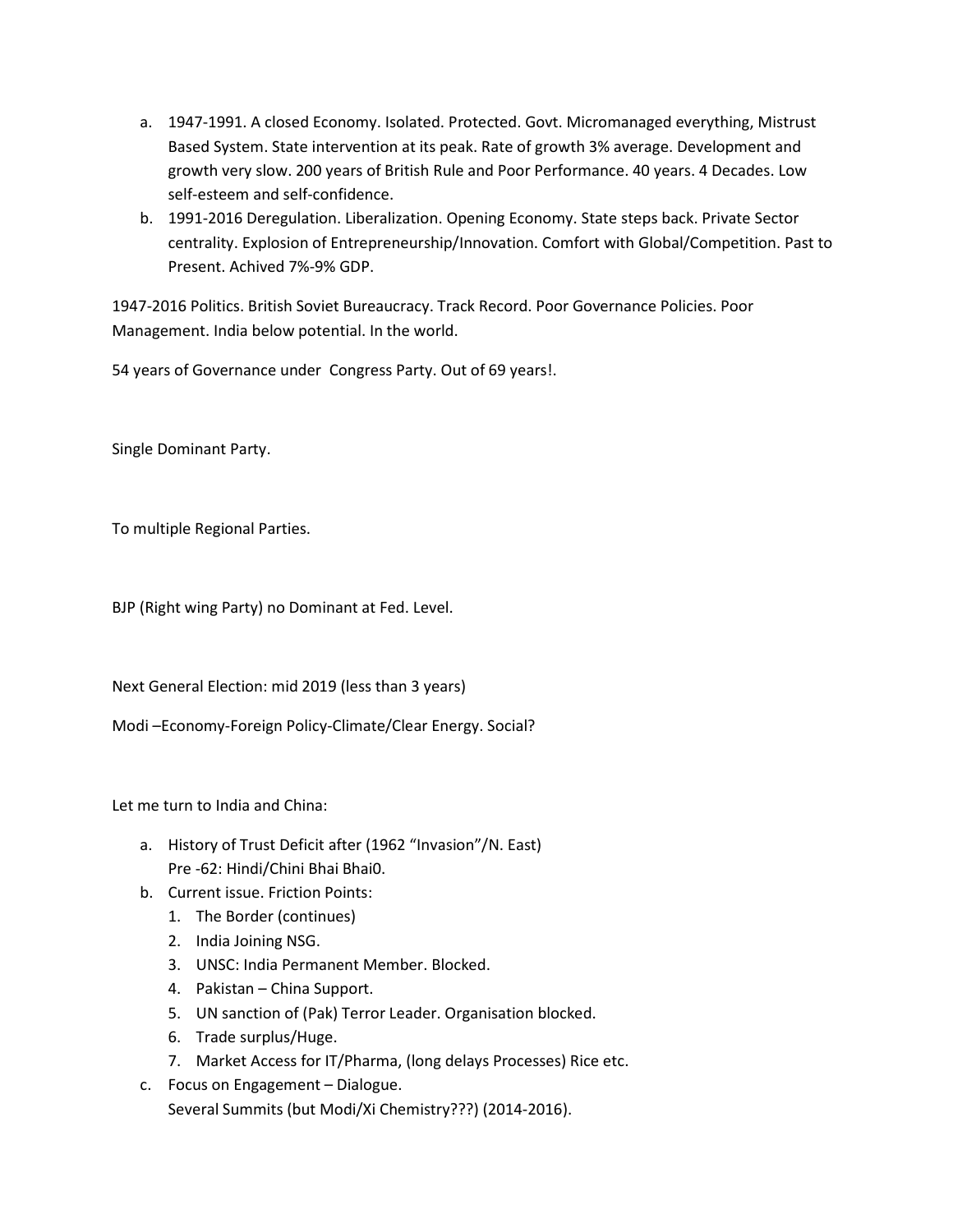- d. Priority for Economic Relations.
	- Bilateral trade \$60 billion (\$50Bn and surplus).
	- Investments? 1 way? 2 way?
	- Special GoI effort to facilitate Investments in India by China.

China Companies investing in India. Relative to past significant. Size of Indian market.

- Telecom.
- Funds (\$200 million)
- P.E.
- Pharma
- Internet Sector
- Real Estate.
- Healthcare.
	- Alibaba (Paytm)
	- TenCent Holdings.
	- Baidu Inc.
	- Fosun Group
	- Indus . Park.

Indian and Chinese Strategy:

- Keep talking/Engaging.
- Keep Balance.
- Keep Deepening Business Ties.

Can the Economic links help to address other Bilateral issues??

India-Japan

Decades of "Distrust" and "Discomfort" ≠ Distrust.

- Gradual drawing closer from 2006 (10 years).
- Top Down Initiative.
- Current Cooperation Diverse: Civil Nuclear energy. High speed rail, defence and defence equipment/technology; trade (15bn), S&T, Investment; Disaster relief, Infra/DMIC. Counter Terrorism (Buddhist Circuit).
- 3 Trillion Yen MFG MII special finance facility.
- Largest AID giver/Donor.
- Unprecedented Collaboration effort.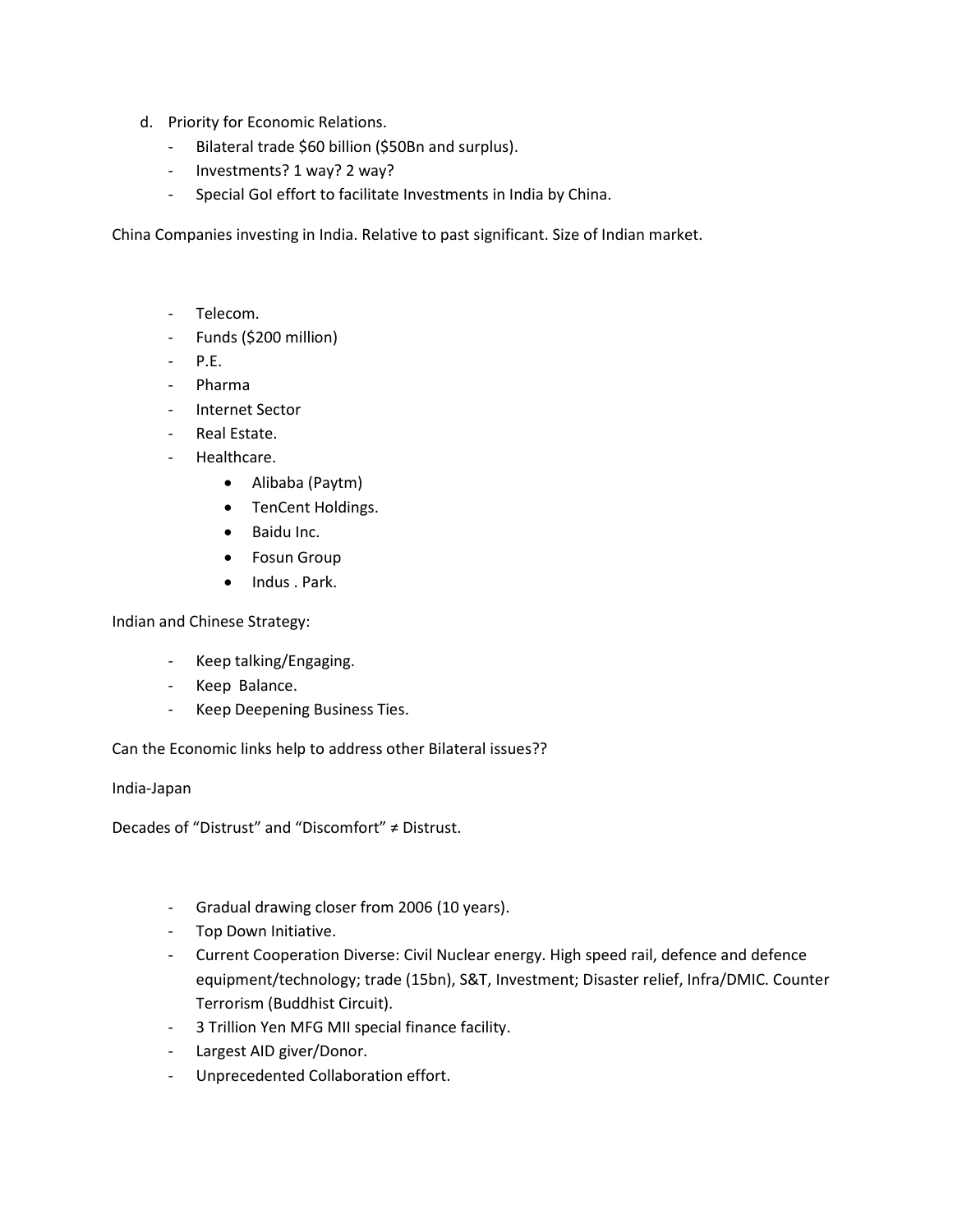Bilateral Relations transformed after Decades of Caution. New Momentum.

Especiallly 2014-2016. Modi/Abe (Great Chemistry)

China key Driver???

USA Key Driver √√√

- 1200+ Japanese companies in India
- \$35 Bn investment in 5 years.
- 4<sup>th</sup> largest Investment in India.
- Japanese Hotels. Food.
- Maruti. Suzuki cars. 60%.

Some issues:

- A. India, China, Japan = Asian but very different in cultures, food, practices, customs, histories, attitudes. Different people.
- B. P to P Contacts between India and China and India and Japan. Very limited.
- C. Therefore distance and difficulty in communications and understanding and relationships.lsot decades.
- D. Mutual will and effort required to connect/be close.

A part from G To G.

Track II:

- ASG 2001
- ICSD 2008/09- CRF (CCP)
- IJSD 2006 JIIA.

Sustained effort to discuss everything – frankly – build shared understanding. – slow process – progress  $= J/I > C/I.$ 

Conclude with a Thought. Not New.

21<sup>st</sup> Century - Asia's Century? 2 Options. Not Original.